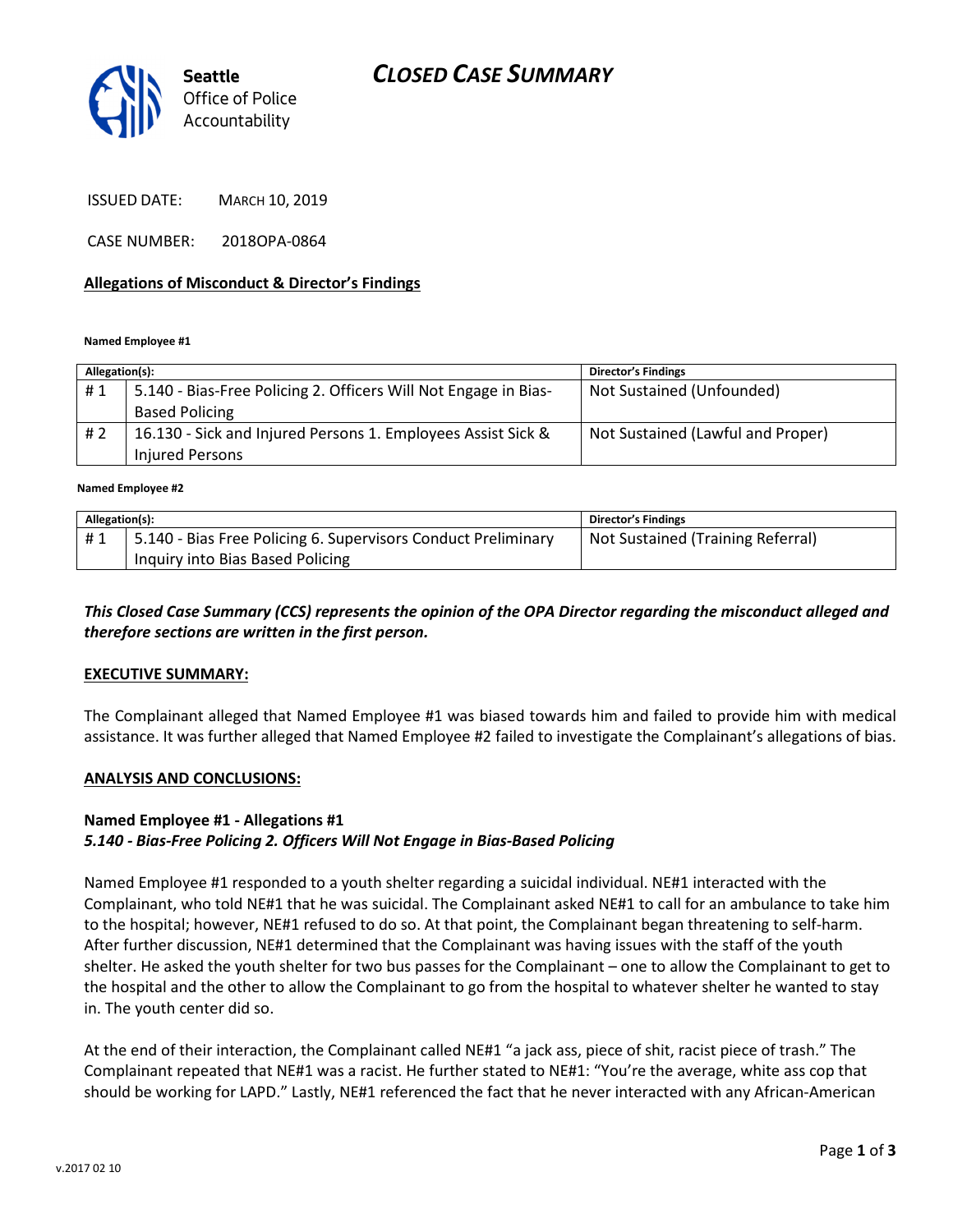

# CLOSE CASE SUMMARY

OPA CASE NUMBER: 2018OPA-0864

officers from the North Precinct. Named Employee #2 (NE#2), who was NE#1's supervisor during the incident, was also present for the Complainant's statements.

SPD policy prohibits biased policing, which it defines as "the different treatment of any person by officers motivated by any characteristic of protected classes under state, federal, and local laws as well other discernible personal characteristics of an individual." (SPD Policy 5.140.) This includes different treatment based on the race of the subject. (See id.)

NE#1 denied that he engaged in biased policing towards the Complainant. He reported that he had numerous past experiences with the Complainant and this informed his approach to him during this incident. He stated that he did not believe that the Complainant was actually suicidal and did not think that transport to the hospital was warranted. NE#1 further indicated that he did what he could to provide the Complainant with a means to get to and from the hospital if he so desired.

As a starting point, it is unclear that the Complainant's statement actually constituted an allegation of biased policing as contemplated by SPD policy. Even if they did, based on OPA's review of the evidence – including the Body Worn Video, which fully captured NE#1's interaction with the Complainant – there is no support for the conclusion that NE#1 was biased in any manner during this incident. As such, I recommend that this allegation be Not Sustained – Unfounded.

## Recommended Finding: Not Sustained (Unfounded)

## Named Employee #1 - Allegation #2 16.130 - Sick and Injured Persons 1. Employees Assist Sick & Injured Persons

NE#1 was aware when he came to the call that the Complainant stated to youth shelter staff that he was suicidal. NE#1 explained that he knew the Complainant and had previously interacted with him on several occasions. During this incident, NE#1 did not ask the Complainant for any details concerning the means of how he would commit suicide. He told OPA that he did not believe that the Complainant was actually suicidal and felt, based on his past involvement with the Complainant and his investigation, that the Complainant was simply seeking transport from the shelter and wanted to go to a new location. NE#1 further did not call the Complainant an ambulance or seek any medical treatment for him. NE#1 explained to OPA that he did not think that the Complainant was actually sick or injured and, as such, did not think calling for an ambulance was required.

SPD Policy 16.130-POL-1 states that SPD employees will assist sick and injuries persons. The policy instructs the following: "Employees assisting a sick and/or injured person will attempt to determine the nature and cause of the person's injury or illness, provide first aid, and initiate Emergency Medical Services (EMS) as needed." (SPD Policy 16.130-POL-1.)

Based on OPA's review of the policy, the facts of this case, and NE#1's explanations, I find that NE#1 did not violate policy when he failed to call for an ambulance. It was reasonable for NE#1 to reach the conclusion that the Complainant was not sick or injured – indeed, the Complainant did not ever state that he was either during the incident. Moreover, NE#1 stated that the Complainant did not meet the criteria for involuntary committal. Again, I find that this determination was reasonable under the circumstances.